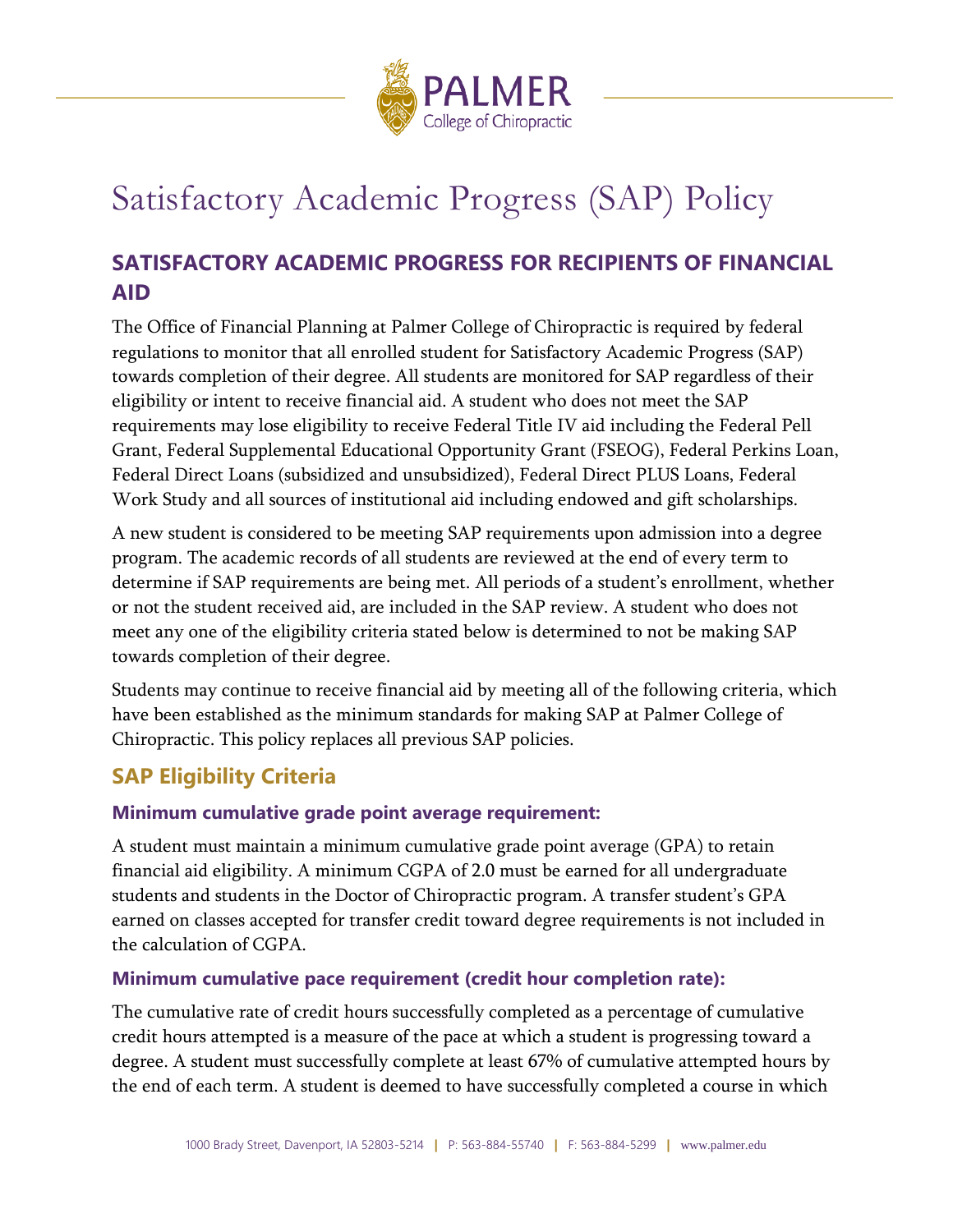a grade of A, B, C, or P is earned. Credits attempted will be the total of those credits for which a student is registered at the conclusion of the add/drop period as defined by the College. Transfer: Credits accepted by the College toward degree requirements are included as both credit hours successfully completed and credit hours attempted in the calculation of pace.

### **Maximum time frame requirement:**

The maximum number of credit hours allowable to complete a degree is 150% of the credit hours normally required to complete the degree program. Transfer: Credits accepted by the College toward degree requirements are included in the computation of maximum time frame.

### **Academic standing:**

A student who meets the above criteria but is placed on Academic Warning, Academic Probation, or Academic Management Contract by the Academic Standing Committee does not meet the SAP requirements.

# **Treatment of course withdrawals, incompletes, repeated courses and electives:**

#### **Withdrawals (w or aw):**

Courses dropped before the conclusion of the add/drop period that no longer appear on the student's transcript will not count as a course attempted. Courses dropped after the add/drop period for which the student receives a "W" or "AW" grade, will count as a course attempted.

#### **Incompletes (I):**

If a student has an incomplete grade in a course at the time of SAP review and the outcome of the grade in that course will affect whether or not a student meets the SAP eligibility criteria, the student record will not be reviewed for SAP, and financial aid will be on hold until the incomplete grade has been processed into a final grade.

#### **Repeated courses:**

For courses repeated, only the most recent grade is included in the CGPA. All repeated courses will be included in attempted hours.

#### **Electives:**

Elective classes that are not counted towards a student's degree program are not included in the SAP review. This includes Bachelor of Science classes taken while enrolled in the Doctor of Chiropractic program. If an elective is a part of the degree program requirements, it will be included in the SAP review.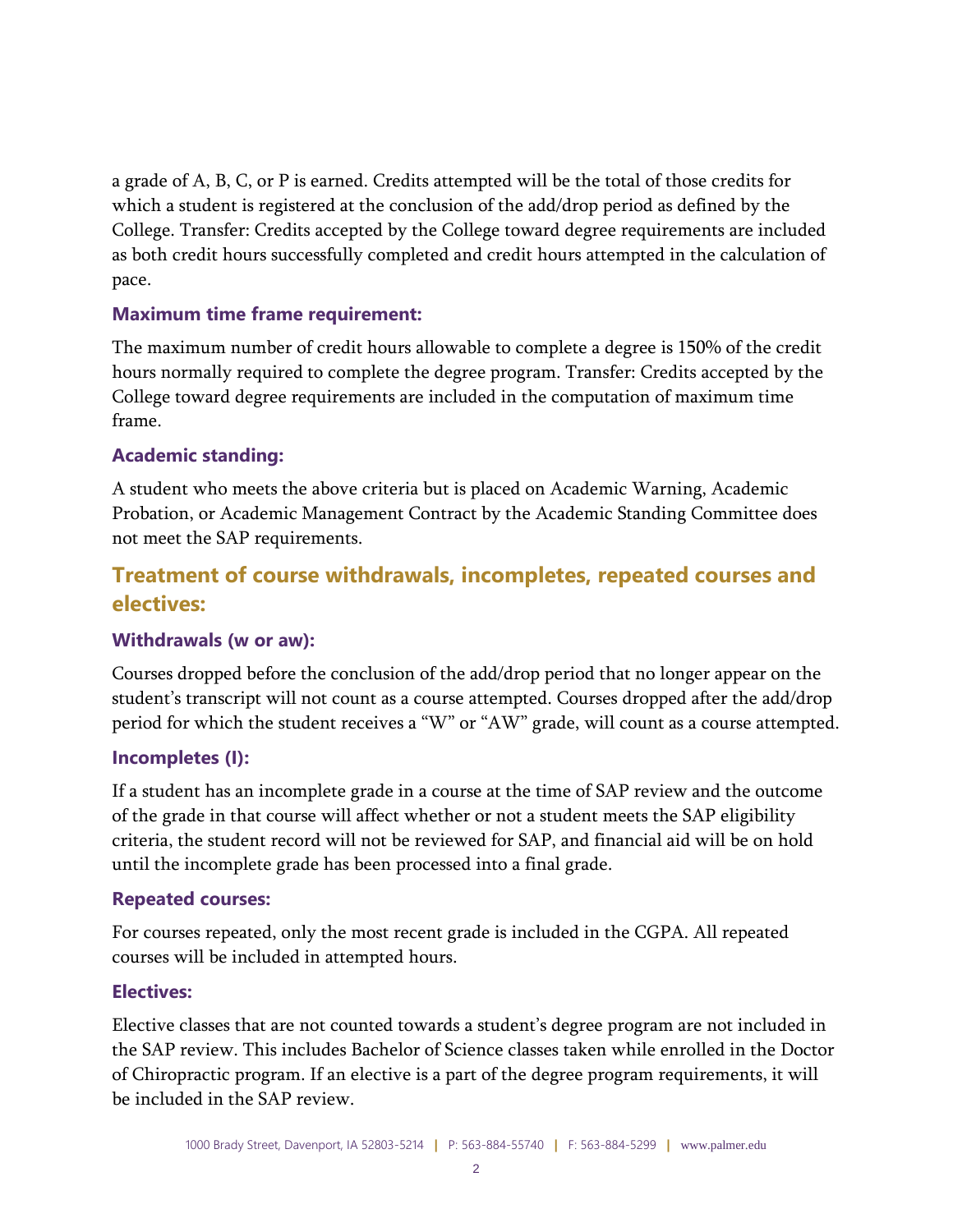# **Sap statuses**

## **Financial aid eligible:**

This status is assigned to a student who meets the SAP eligibility criteria. A student with this assigned status is eligible to receive financial aid.

## **Financial aid warning:**

A student that does not meet the SAP eligibility criteria is placed on Financial Aid Warning for the term following the deficiency. A student is eligible to receive financial aid during the warning period. At the end of the warning period, a student's performance will be reviewed against the SAP eligibility criteria and if found to be in compliance will be assigned the Financial Aid Eligible status. If a student again does not meet the SAP eligibility criteria (including the repetition of an Academic Warning status), the student will have the opportunity to appeal. See the section below titled "SAP Appeals".

## **Financial aid probation:**

A student who has been placed on Financial Aid Warning status and does not meet the SAP eligibility criteria at the end of that term, but who submits a SAP appeal that is granted by the Financial Aid Appeals Committee, is considered to be on Financial Aid Probation for the following term. A student is eligible to receive financial aid during the probation period. At the end of the probation period, a student's performance will be reviewed against the SAP eligibility criteria and if found to be in compliance will be assigned the Financial Aid eligible status. If a student does not meet the SAP eligibility criteria, the student will be placed on the Financial Aid Termination status.

## **Financial aid termination:**

A student who does not meet the SAP eligibility criteria at the conclusion of the Financial Aid Warning period and who either fails to appeal or has the appeal denied, will be placed on Financial Aid Termination. Additionally, a student who does not meet the SAP eligibility criteria at the conclusion of the Financial Aid Probation period will be placed on Financial Aid Termination. Financial aid cannot be received while on this status. In order to return to Financial Aid Eligible status, the student must correct the identified deficiencies.

# **Sap appeals**

A student who does not meet the SAP eligibility criteria at the conclusion of the term in which the student was put on a Financial Aid Warning status, may file a written appeal. The student must clearly explain the extenuating circumstances as to why the SAP eligibility criteria was not met and provide proper documentation to support the extenuating circumstances. Circumstances may include (but are not limited to) significant medical issues